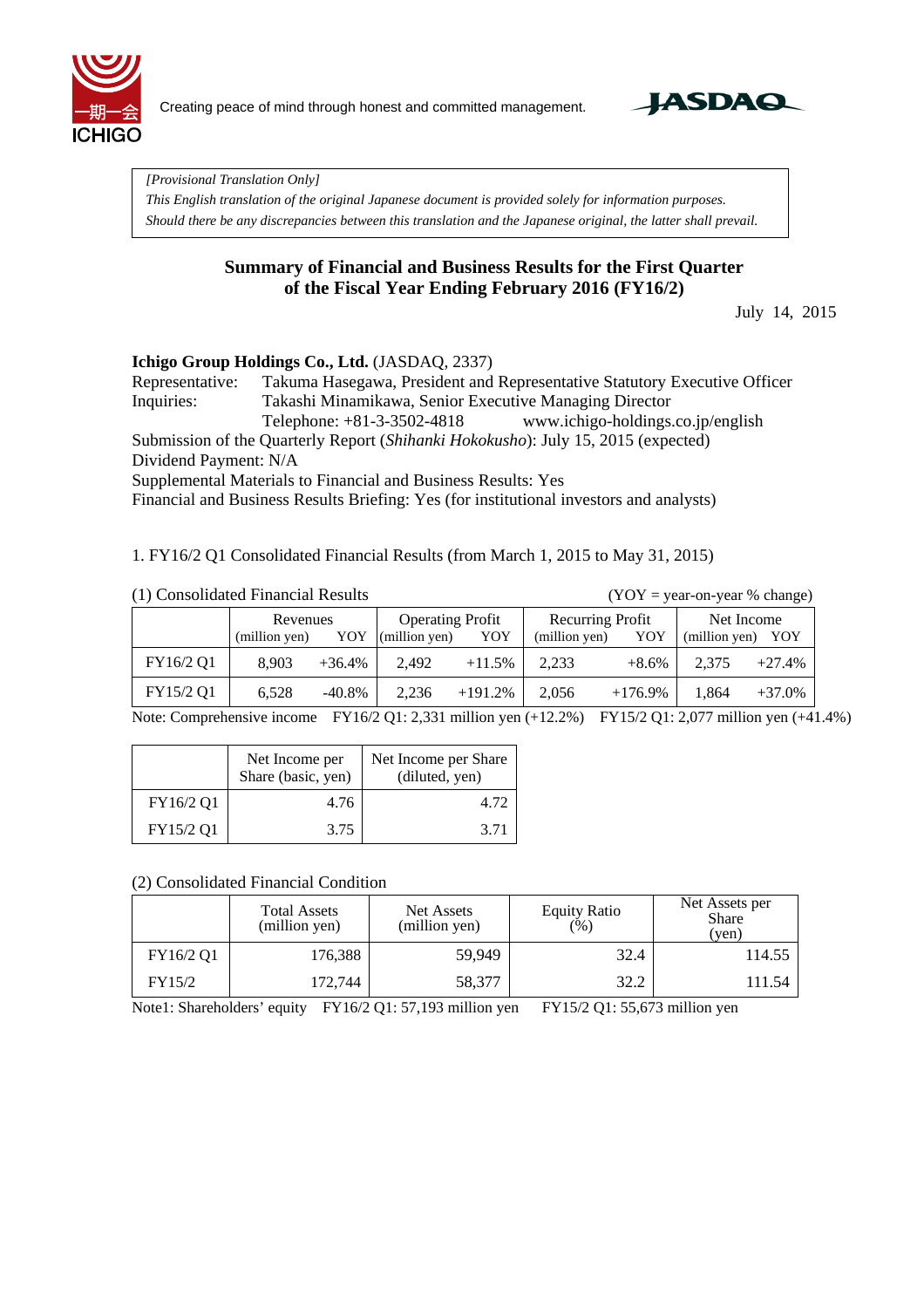#### 2. Dividends

|                      | Dividend per Share (yen) |                   |                         |                          |                |  |  |
|----------------------|--------------------------|-------------------|-------------------------|--------------------------|----------------|--|--|
|                      | First<br>Ouarter         | Second<br>Quarter | Third<br><b>Ouarter</b> | Fourth<br><b>Ouarter</b> | Fiscal<br>Year |  |  |
| FY15/2               |                          |                   |                         | 1.30                     | 1.30           |  |  |
| FY16/2               |                          |                   |                         |                          |                |  |  |
| FY16/2<br>(Expected) |                          |                   |                         | 2.00                     | 2.00           |  |  |

Changes since the previously announced forecast: None

#### 3. FY16/2 Full-Year Consolidated Forecast (from March 1, 2015 to February 29, 2016)  $(YOY = \text{year-on-year } %$  change)

|        | Revenues<br>YOY<br>(million yen) |                   | <b>Operating Profit</b><br>YOY<br>(million yen) |                               | Recurring Profit<br>(million yen) | YOY      |
|--------|----------------------------------|-------------------|-------------------------------------------------|-------------------------------|-----------------------------------|----------|
| FY16/2 | 45,000                           | $+5.4%$           | 11,700                                          | $+42.9%$                      | 10.250                            | $+41.3%$ |
|        | (million yen)                    | Net Income<br>YOY |                                                 | Net Income per Share<br>(Yen) |                                   |          |
| FY16/2 | 9,150                            | $+35.3%$          |                                                 | 18.30                         |                                   |          |

Changes in the forecast during the period: None

Note 1: The Company has included a full-year earnings forecast only – there is no half-year earnings forecast. Note 2: Net Income per Share for FY16/2 is based on the forecast number of shares after the expected exercise of stock options.

- 4. Other
- (1) Changes in significant consolidated subsidiaries (material changes in scope of consolidation): None
- (2) Changes in accounting standards/principles, changes in accounting estimates, and revisions to previous financial statements
	- (i) Changes in accounting standards/principles: None
	- (ii) Changes in accounting principles other than the above: None
	- (iii) Changes in accounting estimates: None
	- (iv) Revisions of previous financial statements: None
- (3) Number of outstanding common shares

(i) Number of outstanding shares including treasury shares<br> $E_{V16/2}^{V16/2}$  O1:  $500.013.600$  $500.013,600$ 

| $1.102 \text{ V}$ | JUU,JIJ,UUU |
|-------------------|-------------|
| FY15/2:           | 500,804,600 |

(ii) Number of treasury shares

| FY16/2 Q1: | 1,636,000 |
|------------|-----------|
| FY15/2:    | 1,670,000 |

(iii) Average number of outstanding shares FY16/2 Q1: 499,184,654 FY15/2: 497,560,407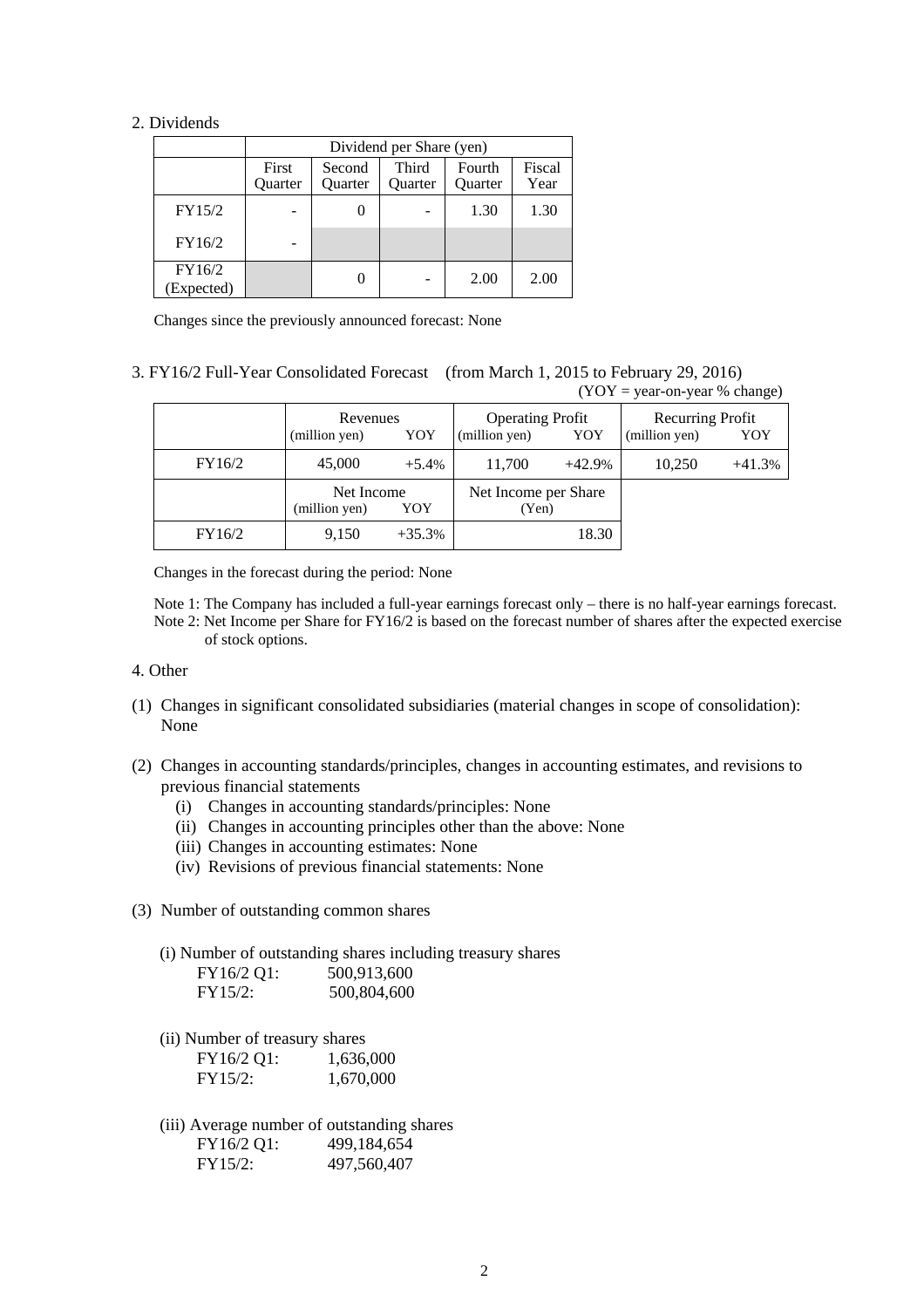#### \*Explanation on Appropriate Use of Earnings Projection

Forward-looking statements contained in these materials are based on judgments regarding information that was available to the Company and the Group as of the announcement date. However, these statements involve risk and uncertainties. Therefore, please note that actual earnings may differ significantly from the indicated earnings projection as a result of various factors.

#### 5. Segment Information

#### Segment Overview

Starting from the previous fiscal period, the Company has changed its segment disclosure from the previous five segments to four segments. Previously, the Company had segmented its business into "Asset Management," "Real Estate," "Value-Add," "Clean Energy," and "Other." However, because the Company has increasingly been carrying out value-add activities in both the Real Estate and Value-Add segments, the segment division has lost its meaning. Therefore, Real Estate and Value-Add are being integrated into a single Value-Add segment.

Asset Management generates fee income via the management of the Ichigo REIT, private funds, and other fee-generating real estate services related to the sourcing, financing, operation, property management, facility management, and disposition of real estate assets, with the aim of maximizing both asset and shareholder value.

Value-Add deploys the Company's expertise to acquire and add value via improvements to real estate assets, generating rental income during the value-add period and profits on asset sales that reflect the higher value of the assets after the Company's improvements.

Clean Energy generates long-term income primarily via utility-scale solar power production with the aim to make effective reuse of real estate and contribute to Japan's energy self-sufficiency.

Other is primarily legacy securities investments that are not related to the above three segments.

The Company has reflected these changes in the previous year's segment information.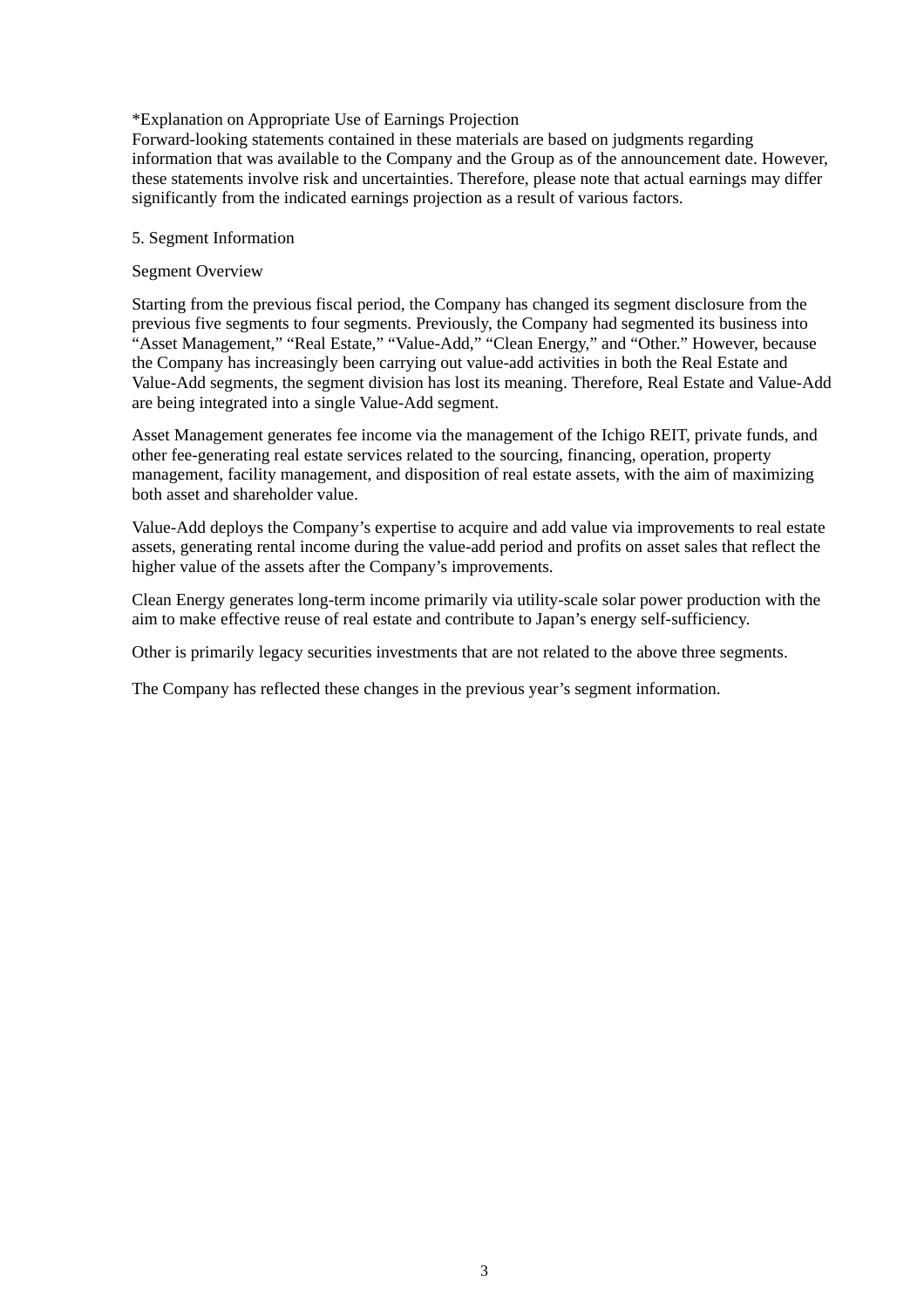#### Revenues, P&L, Assets, Liabilities, and Other Items by Segment

#### FY15/2 Q1

#### (from March 1, 2014 to May 31, 2014)

|                                                                       |                          |                  | Segment         |                          |         |                        | Amount                                                                    |
|-----------------------------------------------------------------------|--------------------------|------------------|-----------------|--------------------------|---------|------------------------|---------------------------------------------------------------------------|
|                                                                       | Asset<br>Management      | Value-Add        | Clean<br>Energy | Other                    | Total   | Adjustment<br>(Note 1) | Recorded in<br>Consolidated<br>Financial<br><b>Statements</b><br>(Note 2) |
| Revenues                                                              |                          |                  |                 |                          |         |                        |                                                                           |
| Revenues from External<br>Customers                                   | 1,095                    | 5,287            | 125             | 19                       | 6,528   |                        | 6,528                                                                     |
| <b>Inter-Segment Revenues</b><br>or Reclassifications                 | 250                      | $\boldsymbol{0}$ | -               | $\theta$                 | 251     | (251)                  |                                                                           |
| Total                                                                 | 1,346                    | 5,287            | 125             | 19                       | 6,779   | (251)                  | 6,528                                                                     |
| <b>Segment Profits or Losses</b>                                      | 284                      | 2,166            | (41)            | (4)                      | 2,405   | (169)                  | 2,236                                                                     |
| <b>Segment Assets</b>                                                 | 2,775                    | 106,650          | 7,731           | 5,351                    | 122,508 | 13,899                 | 136,407                                                                   |
| Other                                                                 |                          |                  |                 |                          |         |                        |                                                                           |
| Depreciation                                                          | $\overline{c}$           | 83               | 35              | -                        | 121     | 5                      | 127                                                                       |
| <b>Impairment</b> loss                                                | $\overline{\phantom{0}}$ | -                | -               | $\overline{\phantom{m}}$ |         |                        |                                                                           |
| Increase in property, plant<br>and equipment and<br>intangible assets | 3                        | 7,811            | 1,628           | -                        | 9,443   | 13                     | 9,456                                                                     |

Note 1: The Adjustment to Segment Profits or Losses (-169 million yen) reflects transaction eliminations and company expenses that were not allocated to the segments. The Adjustment to Segment Assets (13,899 million yen) reflects company assets, such as cash and reserves, that were not allocated to the segments. The Adjustment to Depreciation (5 million yen) reflects depreciation of company assets that were not allocated to the segments. The Adjustment to Increase in Property, Plant and Equipment and Intangible assets (13 million yen) reflects company assets that were not allocated to the segments.

Note 2: Segment Profits or Losses are calculated for each segment from consolidated operating profit.

(Million Yen)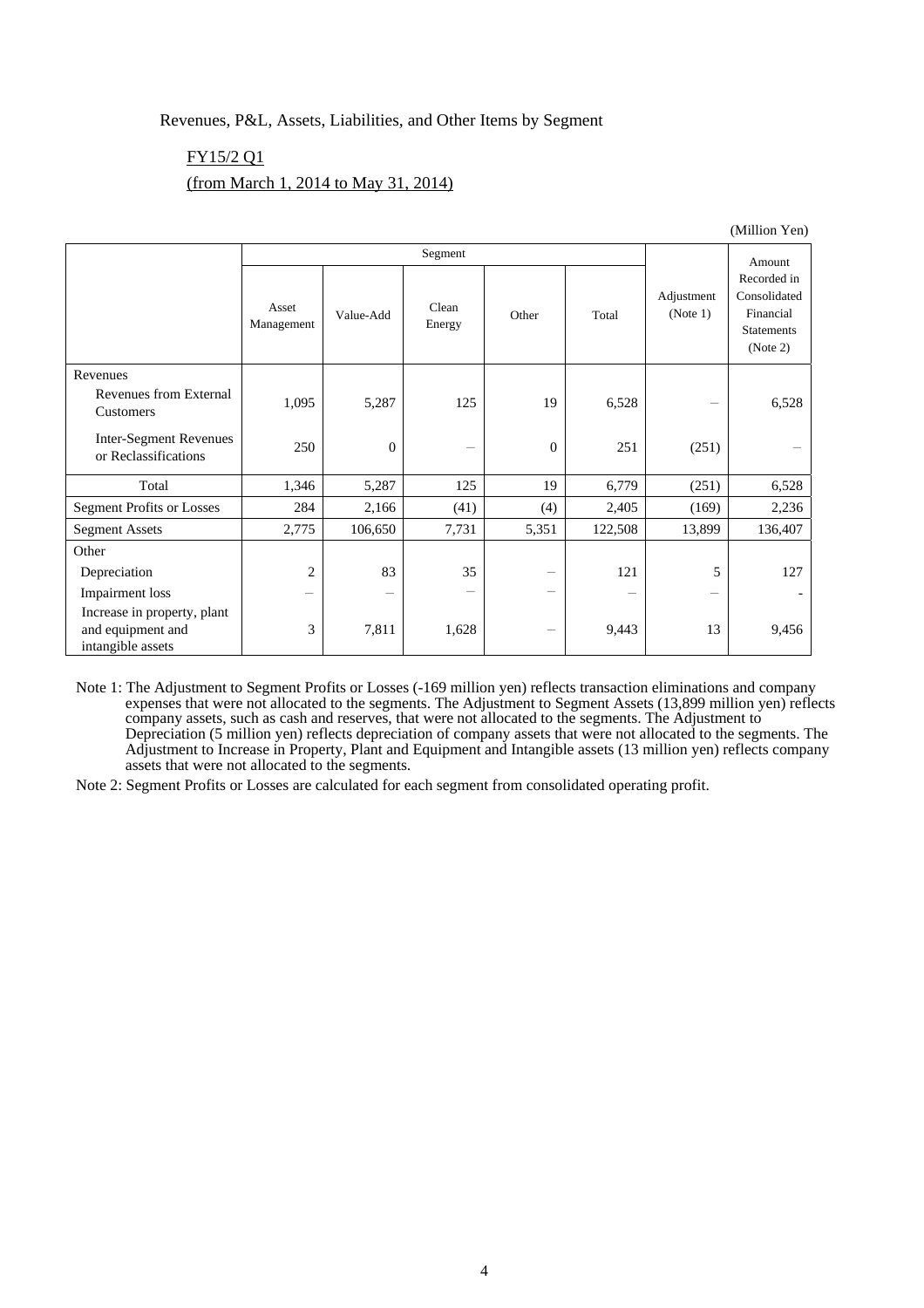## FY16/2 Q1 (from March 1, 2015 to May 31, 2015)

(Million Yen)

|                                                                       | Segment                  |                  |                 |              |         | Amount                 |                                                                           |
|-----------------------------------------------------------------------|--------------------------|------------------|-----------------|--------------|---------|------------------------|---------------------------------------------------------------------------|
|                                                                       | Asset<br>Management      | Value-Add        | Clean<br>Energy | Other        | Total   | Adjustment<br>(Note 1) | Recorded in<br>Consolidated<br>Financial<br><b>Statements</b><br>(Note 2) |
| Revenues                                                              |                          |                  |                 |              |         |                        |                                                                           |
| Revenues from External<br>Customers                                   | 1,529                    | 6,988            | 379             | 6            | 8,903   |                        | 8,903                                                                     |
| Inter-Segment Activities<br>or Reclassifications                      | 209                      | $\boldsymbol{0}$ |                 | $\mathbf{0}$ | 210     | (210)                  |                                                                           |
| Total                                                                 | 1,738                    | 6,989            | 379             | 6            | 9,114   | (210)                  | 8,903                                                                     |
| <b>Segment Profits or Losses</b>                                      | 875                      | 1,572            | 96              | (16)         | 2,527   | (34)                   | 2,492                                                                     |
| <b>Segment Assets</b>                                                 | 2,971                    | 139,705          | 13,600          | 6,077        | 162,356 | 14,032                 | 176,388                                                                   |
| Other                                                                 |                          |                  |                 |              |         |                        |                                                                           |
| Depreciation                                                          | $\overline{c}$           | 60               | 111             |              | 174     | 7                      | 181                                                                       |
| <b>Impairment</b> loss                                                | $\overline{\phantom{0}}$ | —                |                 |              |         |                        |                                                                           |
| Increase in property, plant<br>and equipment and<br>intangible assets | $\mathbf{0}$             | 9                | 626             |              | 636     |                        | 636                                                                       |

Note 1: The Adjustment to Segment Profits or Losses (-34 million yen) reflects transaction eliminations and company expenses that were not allocated to the segments. The Adjustment to Segment Assets (14,032 million yen) reflects company assets, such as cash and reserves, that were not allocated to the segments. The Adjustment to Depreciation (7 million yen) reflects depreciation of company assets that were not allocated to the segments.

Note 2: Segment Profits or Losses are calculated for each segment from consolidated operating profit.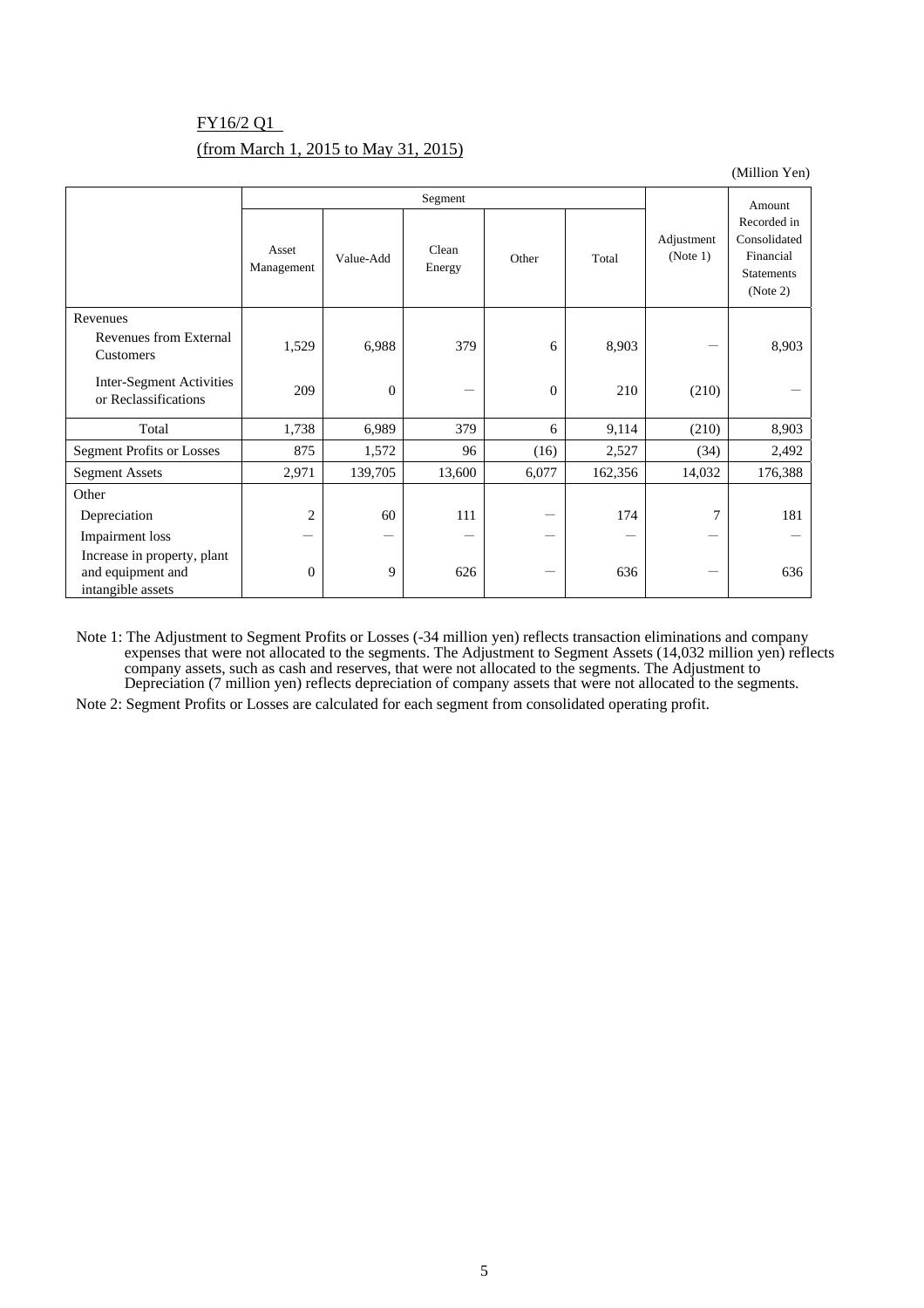### **Consolidated Balance Sheet**

(Million Yen)

|                                           | FY15/2         | FY16/2 Q1      |
|-------------------------------------------|----------------|----------------|
|                                           | (Feb 28, 2015) | (May 31, 2015) |
| <b>Assets</b>                             |                |                |
| <b>Current Assets</b>                     |                |                |
| Cash and cash equivalents                 | 19,383         | 21,065         |
| Trade notes and accounts receivable       | 519            | 1,163          |
| Operational investments in loans          | 2,330          | 1,324          |
| Operational investments in securities     | 1,965          | 1,693          |
| Real estate for sale                      | 109,769        | 112,161        |
| Deferred tax assets                       | 1,200          | 1,207          |
| Other                                     | 2,657          | 2,590          |
| Less: allowance for doubtful accounts     | (484)          | (499)          |
| <b>Total Current Assets</b>               | 137,342        | 140,708        |
| <b>Fixed Assets</b>                       |                |                |
| <b>Property, Plant, and Equipment</b>     |                |                |
| Buildings and structures (net)            | 4,021          | 3,968          |
| Equipment (net)                           | 9,168          | 9,677          |
| Land                                      | 12,142         | 12,186         |
| Other (net)                               | 989            | 948            |
| <b>Total Tangible Assets</b>              | 26,321         | 26,781         |
| <b>Intangible Assets</b>                  |                |                |
| Goodwill                                  | 2,082          | 2,047          |
| Leasehold rights                          | 392            | 392            |
| Other                                     | 27             | 24             |
| <b>Total Intangible Assets</b>            | 2,502          | 2,465          |
| <b>Investments and Other Assets</b>       |                |                |
| Investments in securities                 | 5,266          | 5,128          |
| Long-term loans receivable                | 12             | 12             |
| Deferred tax assets                       | $\overline{2}$ | $\mathfrak{D}$ |
| Other                                     | 1,392          | 1,387          |
| Less: allowance for doubtful accounts     | (95)           | (96)           |
| <b>Total Investments and Other Assets</b> | 6,578          | 6,434          |
| <b>Total Fixed Assets</b>                 | 35,402         | 35,680         |
| <b>Total Assets</b>                       | 172,744        | 176,388        |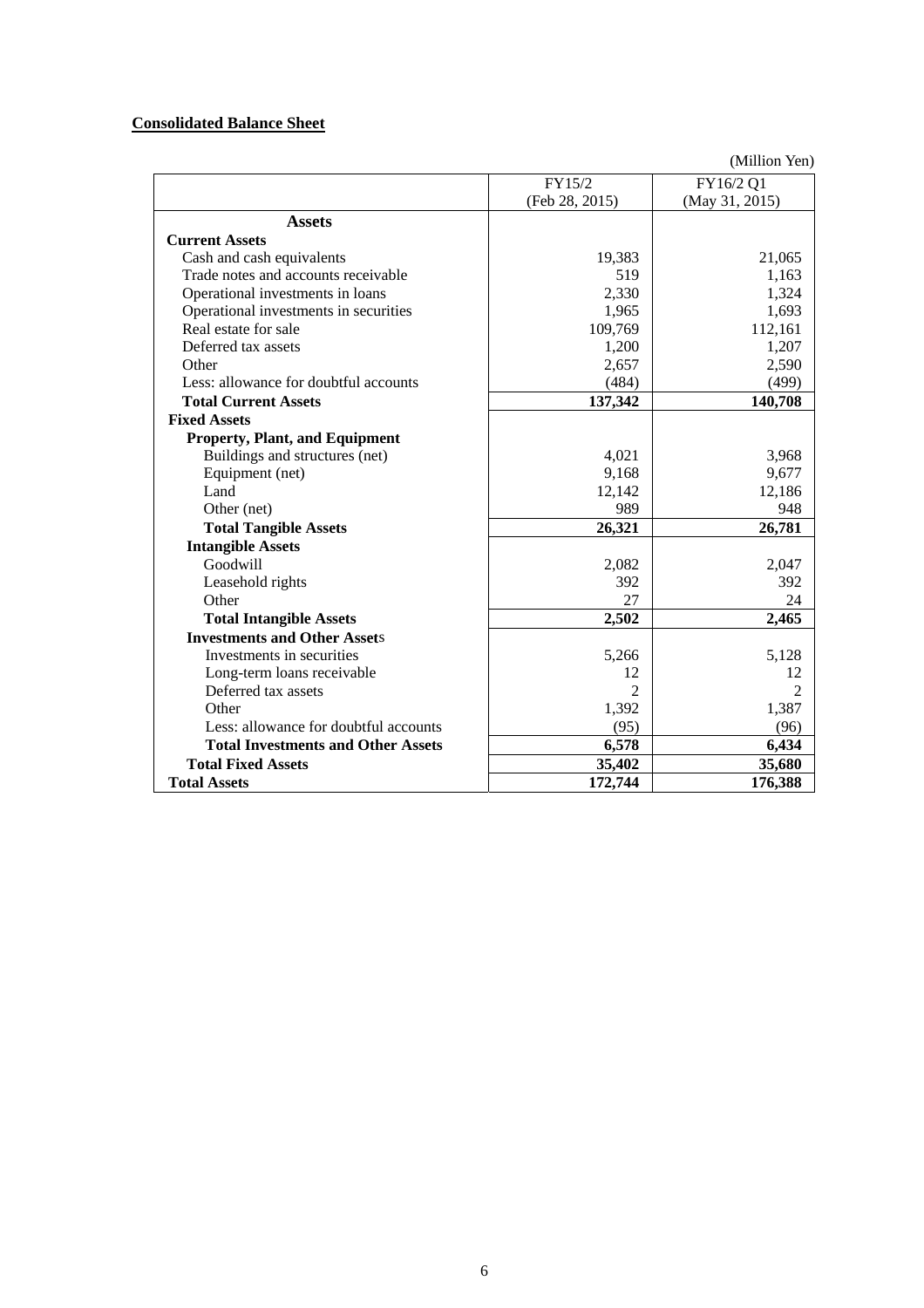(Million Yen)

|                                              | FY15/2         | FY16/2 Q1      |
|----------------------------------------------|----------------|----------------|
|                                              | (Feb 28, 2015) | (May 31, 2015) |
| <b>Liabilities</b>                           |                |                |
| <b>Current Liabilities</b>                   |                |                |
| Trade notes and accounts payable             | 124            | 78             |
| Short-term borrowings                        | 1,416          | 735            |
| Short-term non-recourse loans                | 48             |                |
| Long-term borrowings (due within one year)   | 3,488          | 3,570          |
| Long-term non-recourse loans (due within     |                |                |
| one year)                                    | 786            | 2,873          |
| Income taxes payable                         | 284            | 112            |
| Deferred tax liabilities                     | 30             | 26             |
| Accrued bonuses                              | 16             | 182            |
| Other current liabilities                    | 3,677          | 2,884          |
| <b>Total Current Liabilities</b>             | 9,872          | 10,464         |
| <b>Long-Term Liabilities</b>                 |                |                |
| Non-recourse bonds                           | 100            | 100            |
| Long-term borrowings                         | 53,409         | 57,158         |
| Long-term non-recourse loans                 | 43,004         | 40,807         |
| Deferred tax liabilities                     | 1,402          | 1,283          |
| Long-term security deposits received         | 6,391          | 6,399          |
| Negative goodwill                            | 90             | 67             |
| Other long-term liabilities                  | 96             | 158            |
| <b>Total Long-Term Liabilities</b>           | 104,494        | 105,974        |
| <b>Total Liabilities</b>                     | 114,367        | 116,439        |
| <b>Net Assets</b>                            |                |                |
| <b>Shareholders' Equity</b>                  |                |                |
| Capital                                      | 26,499         | 26,504         |
| Capital reserve                              | 10,873         | 10,878         |
| Retained earnings                            | 17,201         | 18,767         |
| Treasury shares                              | (78)           | (76)           |
| <b>Total Shareholders' Equity</b>            | 54,496         | 56,073         |
| <b>Accumulated Other Comprehensive</b>       |                |                |
| <b>Income</b>                                |                |                |
| Unrealized gain on other securities, net     | 1,208          | 1,155          |
| Deferred loss on hedges                      | (36)           | (38)           |
| Foreign currency translation adjustment      | 6              | 3              |
| <b>Total Accumulated Other Comprehensive</b> |                |                |
| <b>Income</b>                                | 1,177          | 1,120          |
| <b>Stock Options</b>                         | 198            | 237            |
| <b>Minority Interests</b>                    | 2,505          | 2,517          |
| <b>Total Net Assets</b>                      | 58,377         | 59,949         |
| <b>Total Liabilities and Net Assets</b>      | 172,744        | 176,388        |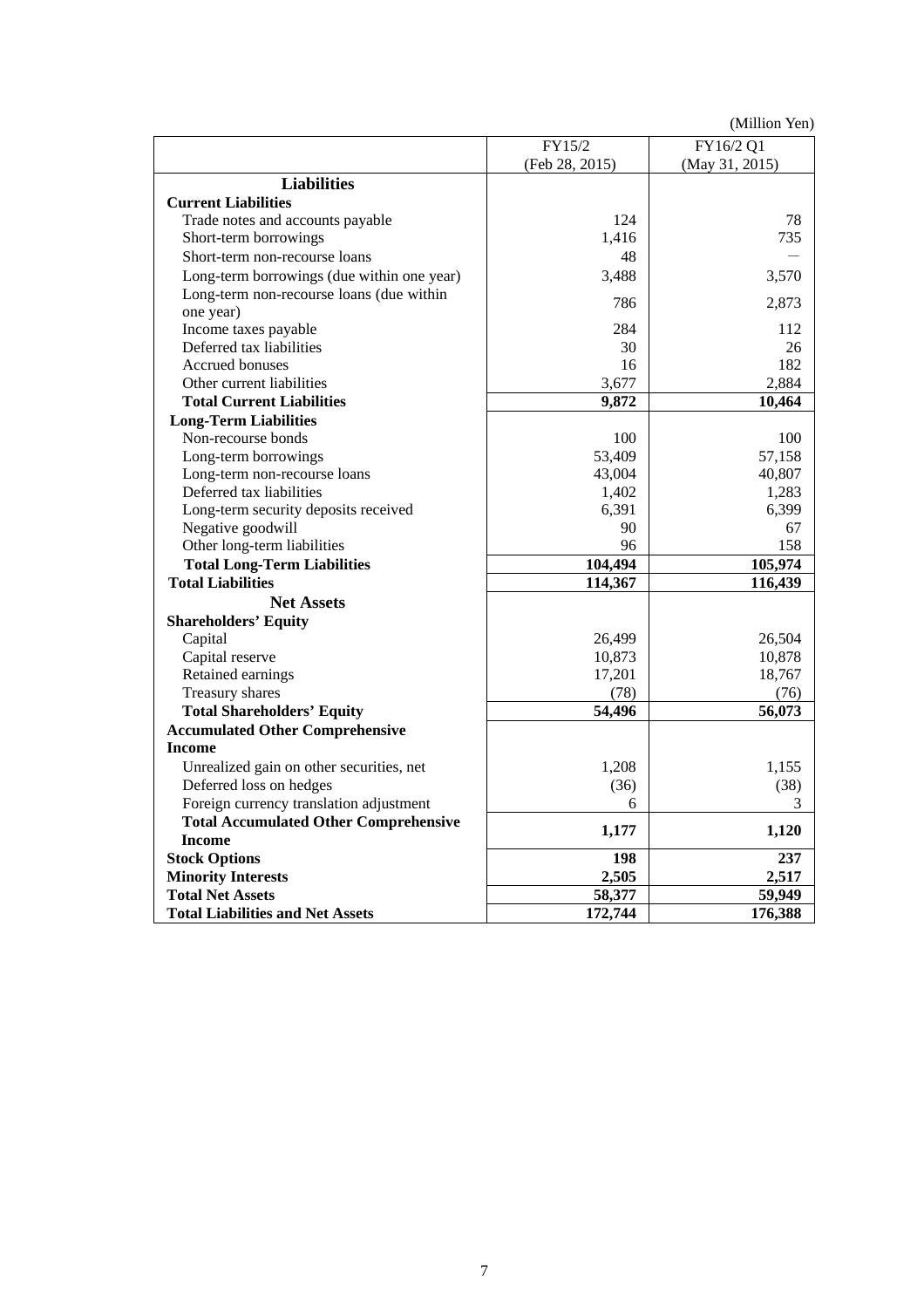# **Consolidated Income Statement**

|                                                 |                   | (Million Yen)     |
|-------------------------------------------------|-------------------|-------------------|
|                                                 | FY15/2 Q1         | FY16/2 Q1         |
|                                                 | (from Mar 1, 2014 | (from Mar 1, 2015 |
|                                                 | to May 31, 2014)  | to May 31, 2015)  |
| <b>Revenues</b>                                 | 6,528             | 8,903             |
| <b>Cost of Goods Sold</b>                       | 3,270             | 5,276             |
| <b>Gross Profit</b>                             | 3,257             | 3,627             |
| SG&A                                            | 1,021             | 1,134             |
| <b>Operating Profit</b>                         | 2,236             | 2,492             |
| <b>Non-Operating Profit</b>                     |                   |                   |
| Interest income                                 | 1                 | $\Omega$          |
| Dividend income                                 | 4                 | 4                 |
| Amortization of negative goodwill               | 22                | 22                |
| Other                                           | $\mathfrak{D}$    | 13                |
| <b>Total Non-Operating Profit</b>               | 31                | 41                |
| <b>Non-Operating Expenses</b>                   |                   |                   |
| Interest expense                                | 183               | 265               |
| Other                                           | 27                | 34                |
| <b>Total Non-Operating Expenses</b>             | 210               | 300               |
| <b>Recurring Profit</b>                         | 2,056             | 2,233             |
| <b>Extraordinary Gain</b>                       |                   |                   |
| Gain on sales of investment securities          |                   | 223               |
| <b>Total Extraordinary Gain</b>                 |                   | 223               |
| <b>Profit before Income Taxes</b>               | 2,056             | 2,456             |
| <b>Income Taxes - Current</b>                   | 147               | 179               |
| <b>Income Taxes - Deferred</b>                  | (0)               | (124)             |
| <b>Total Income Taxes</b>                       | 147               | 55                |
| <b>Profit before Gain on Minority Interests</b> | 1,909             | 2,401             |
| <b>Gain on Minority Interests</b>               | 44                | 25                |
| <b>Net Income</b>                               | 1,864             | 2,375             |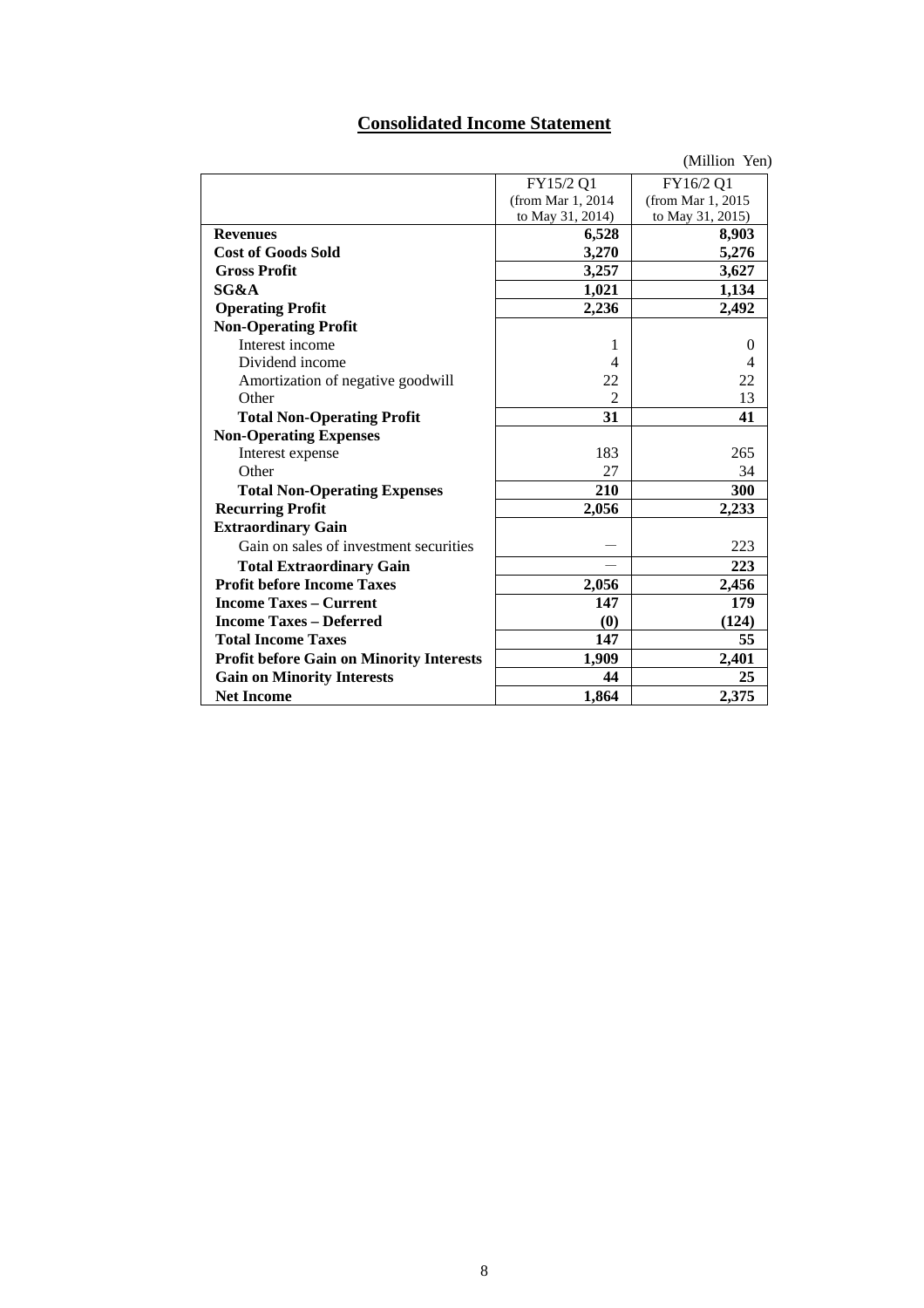# **Consolidated Statement of Comprehensive Income**

|                                                                |                    | (Million Yen)      |
|----------------------------------------------------------------|--------------------|--------------------|
|                                                                | FY15/2 Q1          | FY16/2 Q1          |
|                                                                | (from Mar 1, 2014) | (from Mar 1, 2015) |
|                                                                | to May 31, 2014)   | to May 31, 2015)   |
| <b>Profit before Gain on Minority Interests</b>                | 1,909              | 2,401              |
| <b>Other Comprehensive Income</b>                              |                    |                    |
| Valuation gain on other securities                             | 188                | (64)               |
| Deferred loss on hedges                                        | (16)               | $^{(1)}$           |
| Foreign currency translation adjustment                        | (3)                | (3)                |
| <b>Total Other Comprehensive Income</b>                        | 168                | (69)               |
| <b>Comprehensive Income</b>                                    | 2,077              | 2.331              |
| (Breakdown)                                                    |                    |                    |
| Comprehensive income for shareholders of the<br>parent company | 1,902              | 2,318              |
| Comprehensive income for minority interests                    | 175                | 12                 |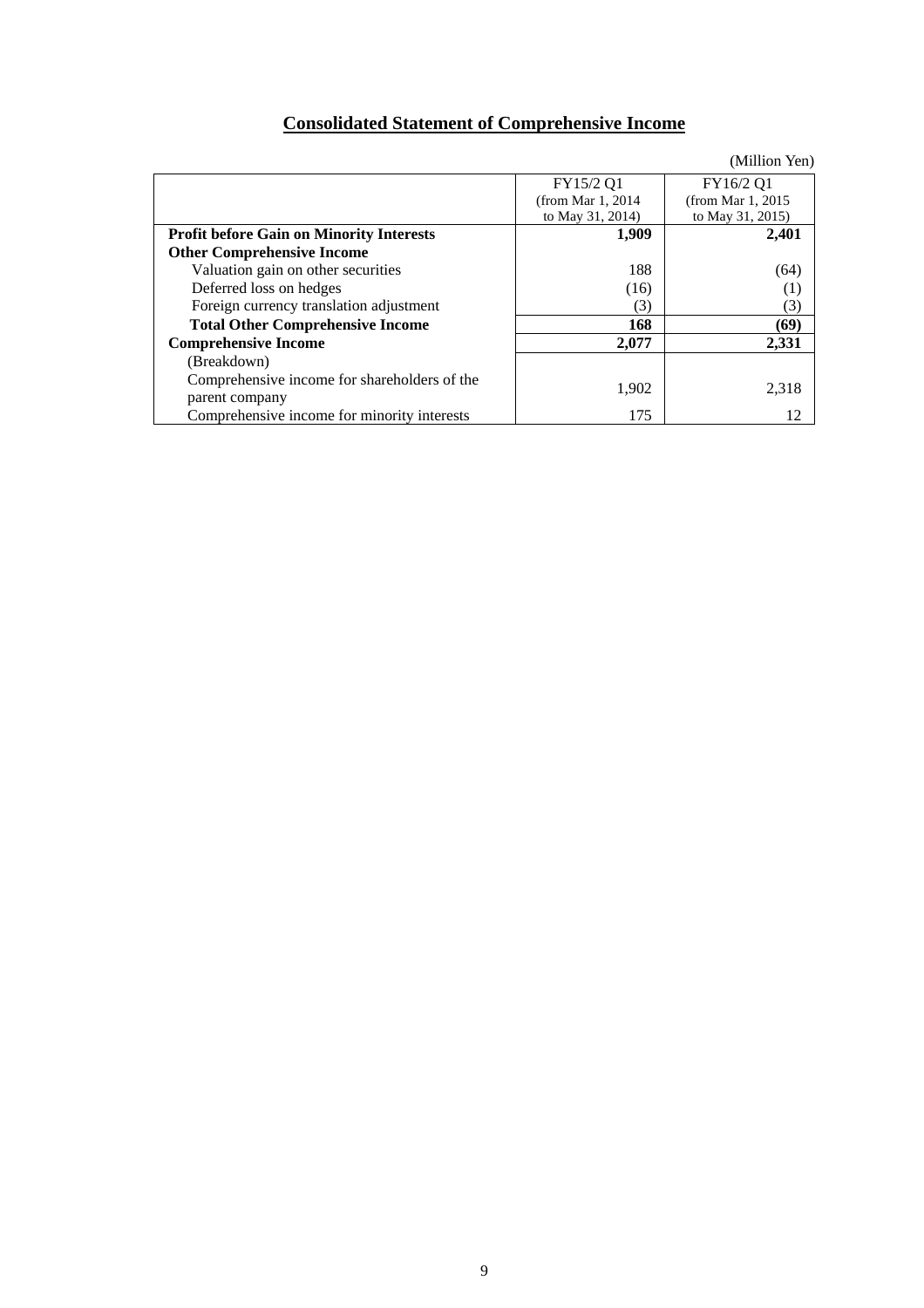# **Consolidated Cash Flow Statement**

|                                                      |                    | (Million Yen)     |
|------------------------------------------------------|--------------------|-------------------|
|                                                      | FY15/2 Q1          | FY16/2 Q1         |
|                                                      | (from Mar 1, 2014) | (from Mar 1, 2015 |
|                                                      | to May 31, 2014)   | to May 31, 2015)  |
| <b>Cash Flows from Operating Activities:</b>         |                    |                   |
| Pre-tax net income                                   | 2,056              | 2,456             |
| Depreciation                                         | 124                | 181               |
| Share-based compensation expenses                    | 33                 | 42                |
| Amortization of goodwill                             | 34                 | 34                |
| Amortization of negative goodwill                    | (22)               | (22)              |
| Increase (decrease) in accrued bonuses               | 126                | 166               |
| Increase (decrease) in allowance for doubtful        | 4                  | 14                |
| accounts                                             |                    |                   |
| Interest and dividend income                         | (6)                | (5)               |
| Interest expense                                     | 183                | 265               |
| Loss (gain) on sales of investment securities        |                    | (223)             |
| Decrease (increase) in trading notes and receivable  | (146)              | (643)             |
| Decrease (increase) in operating loans receivable    | (1,000)            | 1,006             |
| Decrease (increase) in operational investments       | 502                | 283               |
| in securities                                        |                    |                   |
| Decrease (increase) in real estate for sale          | (16,083)           | (2,392)           |
| Decrease (increase) in accounts receivable           | (277)              | (130)             |
| Increase (decrease) in accounts payable              | (71)               | (444)             |
| Increase (decrease) in accrued expenses              | (239)              | 69                |
| Increase (decrease) in security deposits received    | 1,040              | 72                |
| Other                                                | 415                | 295               |
| Sub-total                                            | (13,326)           | 1,027             |
| Interest and dividend income received                | 6                  | 5                 |
| Interest expenses paid                               | (159)              | (268)             |
| Income taxes paid                                    | (22)               | (207)             |
| <b>Net Cash from (Used for) Operating Activities</b> | (13,502)           | 556               |